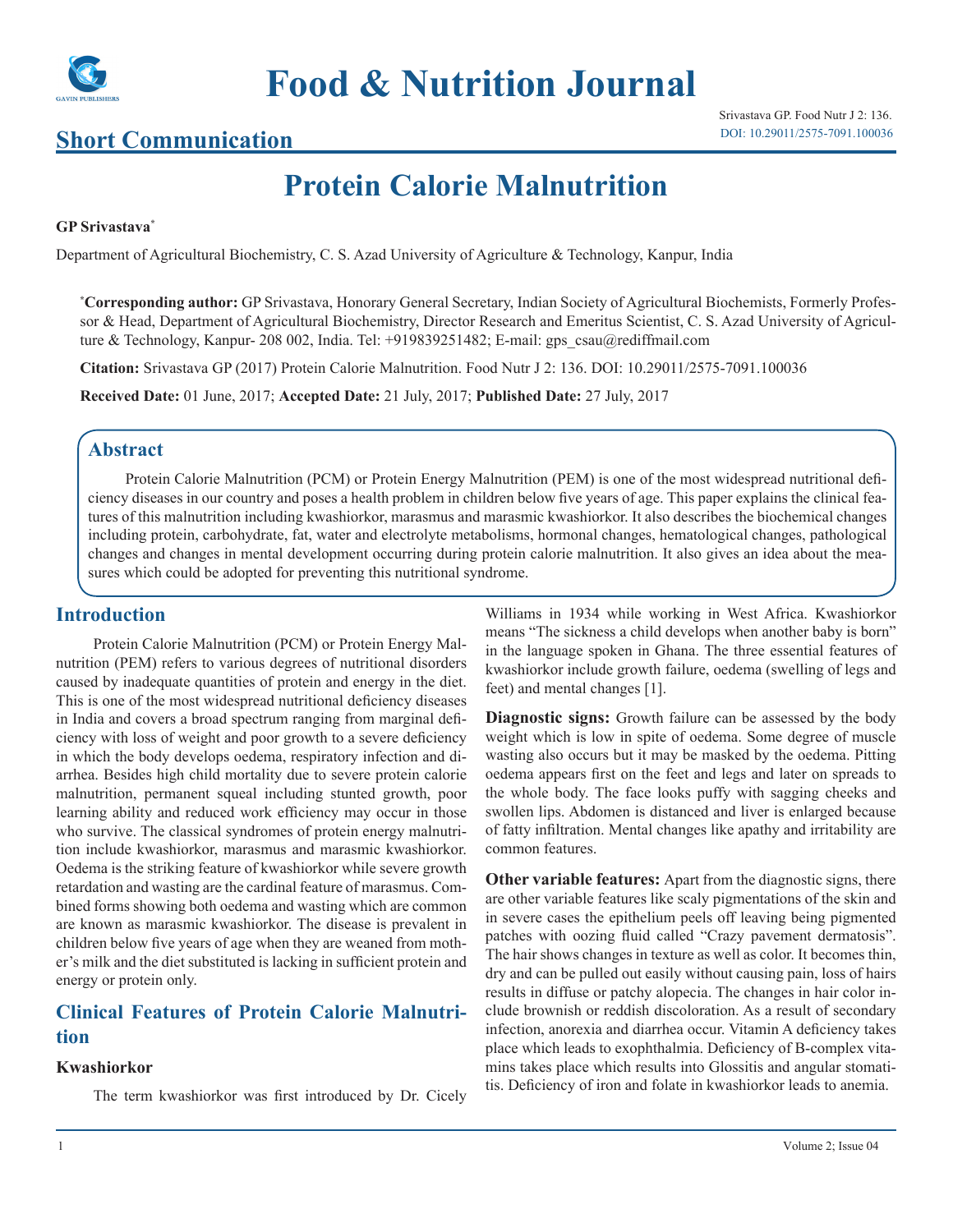#### **Marasmus**

Marasmus can occur at any age but most severe cases are observed in children below two years of age. Infantile marasmus can occur even under one year of age when there is early weaning due to lactation failure or death of the mother. The marasmus may occur due to many reasons which include inadequate supply of mother's milk to meet the nutrition need of infants, non-supplementation of breast feeding with other food at the age of five to six months and substitution of inadequate and unsanitary formulations for breast feeding [2].

**Diagnostic signs:** The diagnostic signs of marasmus include severe growth retardation, loss of subcutaneous fat, severe muscle wasting, associated vitamin deficiencies and absence of prominent signs of kwashiorkor like oedema and fatty infiltration of liver. Child looks very thin with shriveled body, wrinkled skin and bony prominences.

#### Marasmic Kwashiorkor

In marasmic kwashiorkor, the symptoms of both marasmus such as muscle wasting and of kwashiorkor such as oedema are seen. The malnourished children suffering from kwashiorkor have varying degrees of muscle wasting, oedema as well as hair and skin changes in this type of malnutrition. Transition from one form to other may take place. A marasmic child can develop oedema after infection occurs. On the other hand, on the treatment of marasmic kwashiorkor, oedema disappears but child becomes marasmic. The diagnostic signs of both kwashiorkor as well marasmus will be applicable on this type of malnutrition.

## **Biochemical Changes in Protein Calorie Malnutrition**

In severe protein calorie malnutrition, a number of biochemical and metabolic abnormalities appear varying with the severity and type of malnutrition. Metabolism of major nutrients and electrolytes are adversely affected which are described below [3].

#### **Protein Metabolism**

In PCM, serum concentration of total proteins decreases due to reduced albumin synthesis. The levels are lower in kwashiorkor than in marasmus. Serum concentration of other proteins like prealbumin, transferring, ceruloplasmin and retinol binding protein are also reduced. Total serum amino acid concentration is reduced due to decrease of essential amino acids particularly the branched chain amino acids. Enzymes like amylase, lipase and cholinesterase are reduced in kwashiorkor but they are not altered in marasmus. Moreover, urea excretion is reduced in malnourished children reflecting a reduction in muscle mass.

#### **Carbohydrate Metabolism**

In malnourished children, the fasting blood sugar levels are generally lower. Severe hypoglyceamia in children suffering from kwashiorkor may sometimes occur.

#### **Fat Metabolism**

The activity of pancreatic enzyme lipase is reduced in children having kwashiorkor. Moreover, plasma levels of free fatty acids increase while there is reduction in triglycerides, phospholipids and cholesterol. There is reduction in the synthesis of lipoproteins creating a defective transport mechanism which results in fatty infiltration of the liver. In marasmus, on the other hand, plasma levels of lipoproteins, triglycerides and free fatty acids are normal or raised.

#### **Water and Electrolyte Metabolism**

The occurrence of oedema and kwashiorkor results in the retention of fluids in the body, mostly in the extracellular compartment. The primary cause of oedema is due to inability of the kidney to excrete sodium load. Some of the abnormalities which occur in PCM include glomerular filtration rate, lower renal plasma flow and reduced osmolar filtration. Higher erythrocyte levels of sodium are observed in malnourished children. There is a reduction in potassium concentration of serum and erythrocytes in kwashiorkor. There is an increase in intracellular sodium concentration and the total body potassium is lowest in children having oedema and is inversely related to extracellular fluid volume.

#### **Hormonal Changes**

Alteration in hormone levels due to PCM can also lead to fluid retention. Plasma levels of aldosterone are raised in kwashiorkor but they are not altered in marasmus. This in turn leads to sodium retention at the level of kidney tubules, rise in Anti Diuretic Hormone (ADH) secretion, water retardation and oedema leading to kwashiorkor. The plasma cortisol levels are raised to a greater extent in marasmus than in kwashiorkor. Raised cortisol levels lead to breakdown of muscle protein and the released amino acids are diverted to liver for synthesis of plasma proteins. Somatomedin activity is reduced in kwashiorkor but not in case of marasmus. Low levels of both plasma amino acids somatomedins may be operating as a feedback stimulating pituitary gland to secrete increased quantities of growth hormone. Plasma growth hormone levels are raised in kwashiorkor and their lypolytic action gives rise to high levels of plasma free fatty acids. Fats accumulate in the liver due to reduced synthesis of lipoprotein and impaired hepatic function gives rise to biochemical changes and oedema characteristics of kwashiorkor.

#### **Haematological Changes**

In PCM, the hematological changes include moderate anaemia, reduction in hemoglobin synthesis and total red cell mass, shortening of life span of red cells and occurrence of abnormalities of the red cell membrane, cell metabolism and composition and decrease in neutrophil leucocytes due to infection. The associated iron deficiency may lead to microcytic anaemia with known stainable iron in the bone marrow. Serum vitamin  $B_{12}$  levels increase.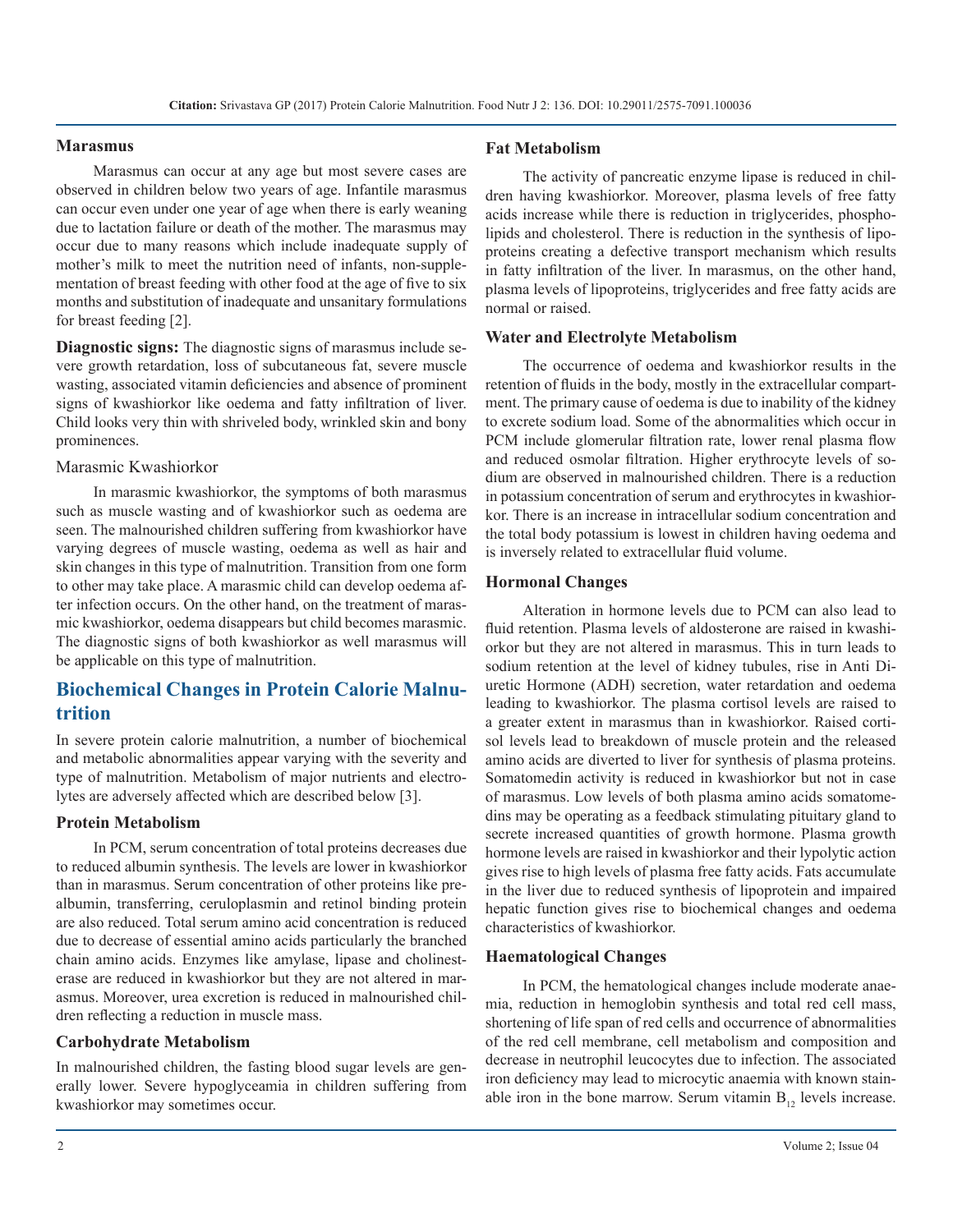In severe kwashiorkor, purpura and bleeding manifestations are seen in 10 to 20% patients. The platelet count decreases and the bleeding time prolongs in patients with purpura. In malnourished children with bleeding manifestation, effects of prothrombin complex and clotting factors have been observed.

## **Pathological Changes in Protein Calorie Malnutrition**

#### **Gastrointestinal Tract**

In PCM, atrophy of the mucosa commonly occurs particularly in the jejunum. The villi are flattened and crypts are elongated. There is a marked infiltration specially lymphocytes and plasma cells. The mucosal changes decrease the enzyme activities which in turn lead to poor digestion and absorption. In kwashiorkor, the liver becomes grossly infiltrated with fat and hepatomegaly is a common feature. The fat appears as small droplets, which coalesce to form large globules, distending the cell. This change is initially noted at the periphery of hepatic globules and then spreads towards central vein until the whole liver is affected. In severe PCM, pancreas is also markedly affected. Acinar cells shrink and the nuclei become pyknotic. A varying degree of duct proliferation also occurs. Muscle wasting is a characteristic feature in severe protein calorie malnutrition. Apart from the reduction in the muscle mass, structural changes like reduction in individual fiber, increase in interstitial connective tissue also takes place. Muscle fiber shows degenerating changes. Muscle wasting is also in other organs like intestine and heart. The myocardial fibers show variation size in with vacuolation and patchy necrosis. Moreover, atrophic changes in all endocrine glands take place. The thymus is very much reduced in size in children having severe PCM, as result there is depletion of lymphocytes and loss of germinal thymus-dependent lymphocytes is related with impaired cell-mediated immunity [4].

## **Mental Development**

One of the most severe consequences of protein calorie malnutrition is the arrest of mental development of children. In malnourished infants, there is a reduction in head circumferences and brain size, a decrease in the number of cells in the cerebellum and brain stem. Malnutrition in early childhood has been found to have permanent retarding effect on intellectual development.

## **Prevention of Malnutrition**

Protein calorie malnutrition can be prevented by solving some of the socio-economic problems like eradication of poverty, enhancing the purchasing power of the population and providing nutrition education. It is a consequence of not only inadequate food intake but also of poor living conditions, unhygienic environment and lack of health care. However, following measures could be adopted to combat this nutritional syndrome.

#### **Supplementary Feeding**

In rural community, especially the children are nourished by mother over long period and supplementary foods essential to prevent PCM are not provided at the proper age. Sometimes even when supplementary foods are fed to the infants; they are insufficient and may not contain enough protein and calories. In India, Supplementary feeding programmed has been in operation for the past several years. Preschool children are given daily food supplement which contribute significantly to the protein and energy intake. Presently, efforts are being made to increase calorie density of supplementary food so as to provide sufficient energy besides protein. The National Institute of Nutrition, Hyderabad and many Home Science Colleges in India have developed several nutrition recipes which are based on locally available food like cereals and pulses. In order to increase the calories in these supplementary recipes, small amounts of fat are also needed. Malting of grains and preparation of amylase rich foods from wheat or maize is helpful in reducing the bulk of the cereal mixture. Preparation of such weaning foods at home level utilizing the locally available resources would certainly help in preventing the PCM to a considerable extent.

#### **Integrated Child Development Services**

The success of the supplementary feeding programmed will depend on the environment and infection control. Supplementary nutrition should, therefore, be integrated with other health activity like immunization, treatment of minor illness and growth monitoring and health education under the Integrated Child Development Services (ICDS). The programmed could not gain success to the desired extent due to inadequate coverage of children under 3 years of age and neglecting the environment and education. Efforts are, therefore, needed to enhance the coverage of younger children and improve the environment and control infection. It is also important to impart proper training to ICDS workers so that precise advices could be given to mothers for improving diet of the children with the existing resources.

#### **Nutrition Education**

Nutrition education is one of the most important measures to prevent protein energy malnutrition. Breast feeding and timely introduction of supplements are important factors which need be included in nutrition education programmed. Emphasis should be given on exclusive breast- feeding during first four to six months. Bottle feeding is generally practiced in many communities. However, many mothers do not have Andy knowledge of the precaution one should take using this method of feeding infants. Bottles and nipples are not washed properly after every feed and sometimes the milk stays in the bottle for long period allowing growth of pathogenic organism. These unhygienic conditions lead to diarrhea and other disorders. The major factors responsible for mal